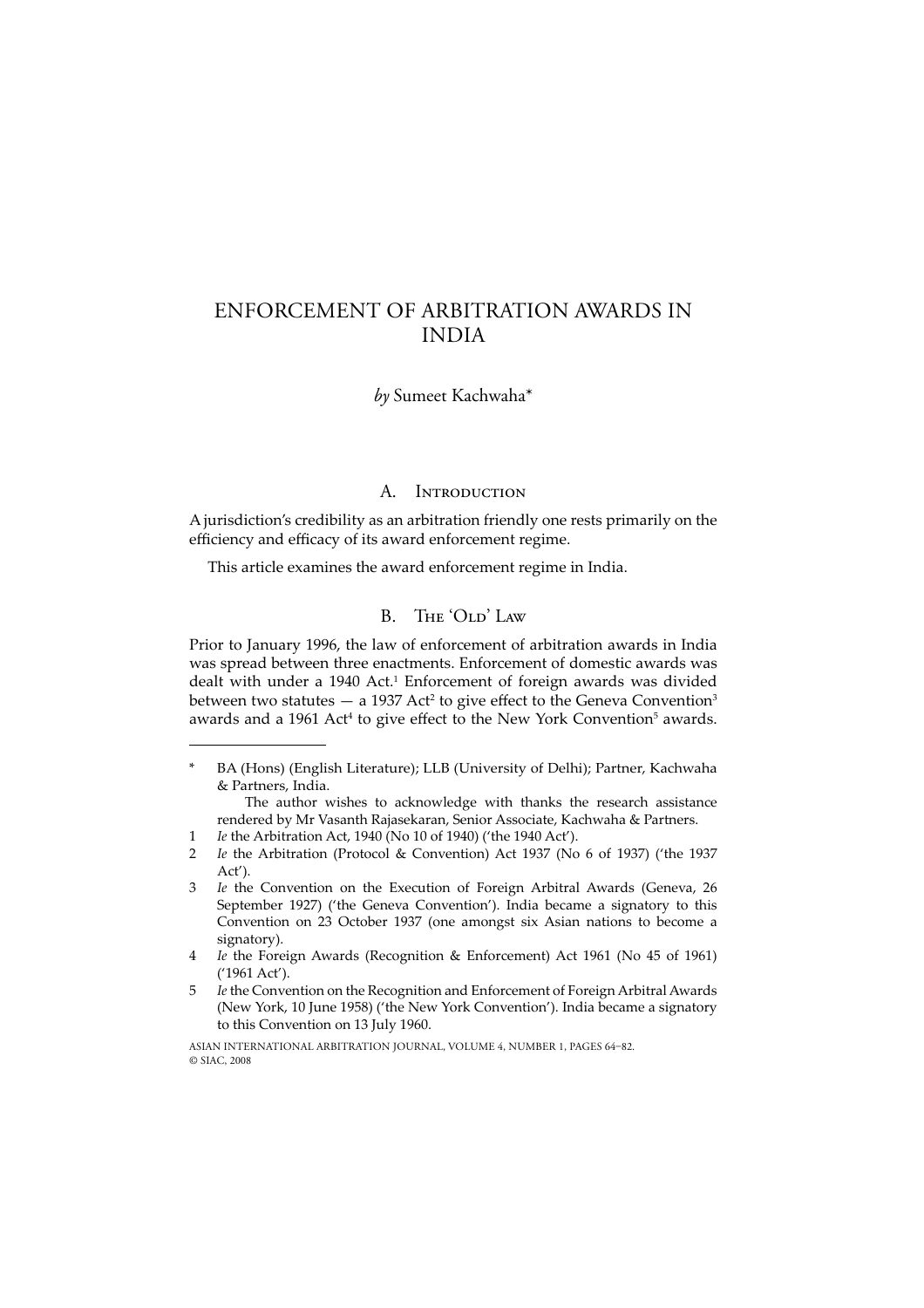As the Geneva Convention became virtually otiose (by reason of Art VII of the New York Convention), enforcement of foreign awards, for all practical purposes, came under the 1961 Act and domestic awards came under the 1940 Act. The enforcement regime between these two statutes was, however, quite distinct. The 1961 Act confined challenge to an arbitral award only on the limited grounds permitted under the New York Convention. The scope of challenge to domestic awards under the 1940 Act was much wider. This Act permitted judicial scrutiny, *inter alia*, on the ground that the arbitrator had 'misconducted' himself or the proceedings $\degree$  — an expression which came to be widely interpreted and awards were interfered with, *inter alia*, on the ground of fundamental errors of law apparent on the face of the record. However, even under this wide judicial scrutiny regime, courts restrained themselves and interfered only when the error was grave and the judicial conscience was shocked. It may be worthwhile to cite a couple of illustrative cases.

In the case of *State of Rajasthan v Puri Construction Co Ltd*, 7 the Supreme Court held:

over the decades, judicial decisions have indicated the parameters of such challenge consistent with the provisions of the Arbitration Act. By and large the courts have disfavoured interference with arbitration award on account of error of law and fact on the score of mis-appreciation and misreading of the materials on record and have shown definite inclination to preserve the award as far as possible. This court has held that the court does not sit in appeal over the award and review the reasons. The court can set aside the award only if it is apparent from the award that there is no evidence to support the conclusions or if the award is based upon any legal proposition which is erroneous.

In the case of *State of UP v Allied Constructions*, 8 the court held:

the arbitrator is a judge chosen by the parties and his decision is final. The court is precluded from reappraising the evidence. Even in a case where the award contains reasons, the interference therewith would still be not available within the jurisdiction of the court unless, of course, the reasons are totally perverse or the judgment is based on a wrong proposition of law. An error apparent on the face of the records would not imply closer scrutiny of the merits of documents and materials on record. Once it is found that the view of the arbitrator is a plausible one, the court will refrain itself from interfering (see *UP SEB v Searsole Chemicals Ltd* (2001) 3 SCC 397 and *Ispat Engg & Foundry Works v Steel Authority of India Ltd* (2001) 6 SCC 347).

<sup>6</sup> The 1940 Act, s 30(a).

<sup>(1994) 6</sup> SCC 485.

<sup>8 (2003) 7</sup> SCC 396.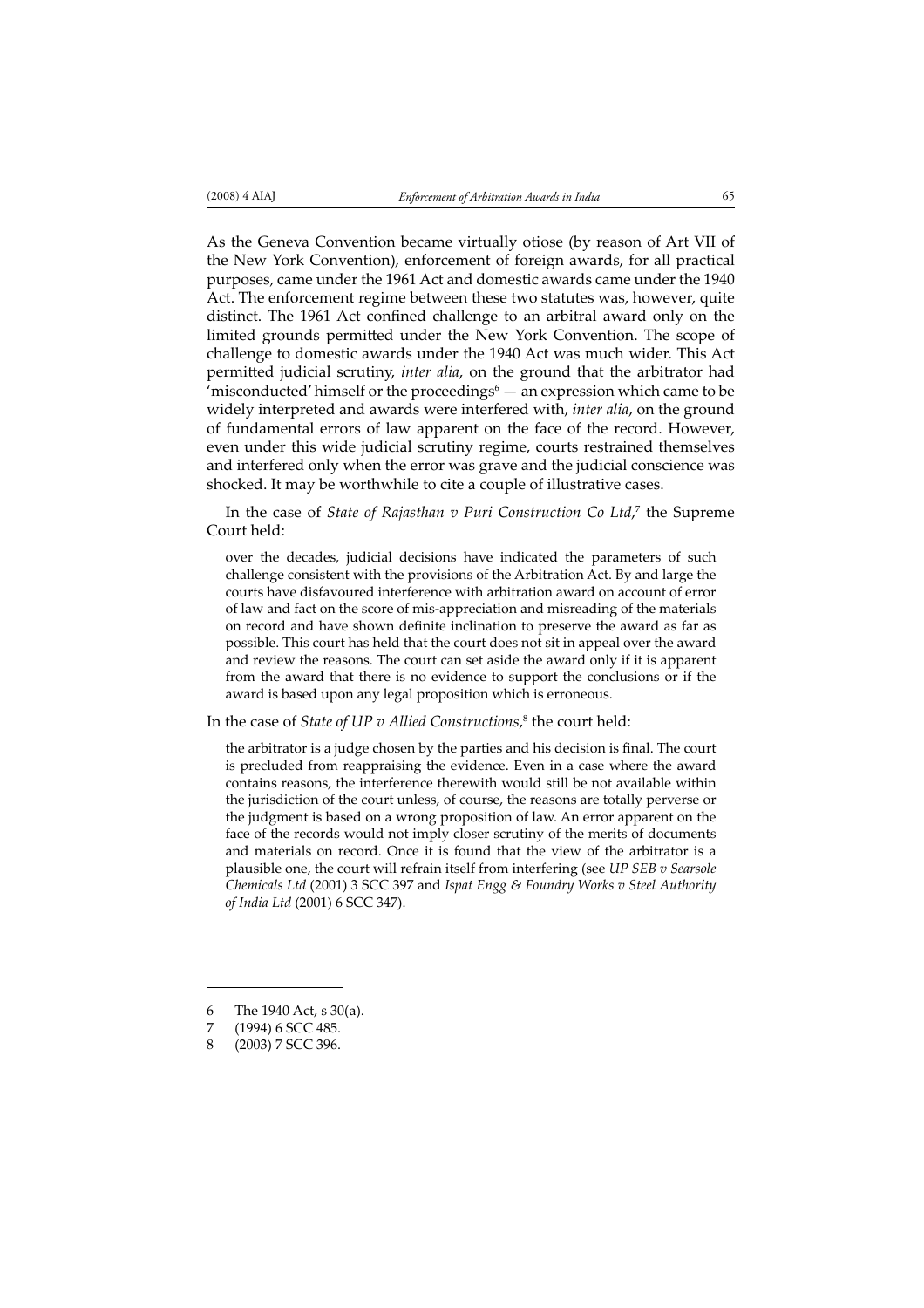The article has belaboured somewhat on the 'old' law since, thanks to a 2003 Supreme Court judgment (which shall be elaborated upon below), the 'new' law on the subject has begun to resemble the 'old' law.

#### C. THE NEW REGIME

In January 1996, India enacted a new Arbitration Act.9 This Act repealed all the three previous statutes (the 1937 Act, the 1961 Act and the 1940 Act).<sup>10</sup> The new Act has two significant parts. Part I provides for any arbitration conducted in India and enforcement of awards thereunder. Part II provides for enforcement of foreign awards. Any arbitration conducted in India or enforcement of award thereunder (whether domestic or international) is governed by Part I, while enforcement of any foreign award to which the New York Convention or the Geneva Convention applies, is governed by Part II of the Act.

### D. DOMESTIC AWARDS

### **1.** *Grounds for Setting Aside Awards*

Part I of the 1996 Act is modelled on the UNCITRAL Model Law<sup>11</sup> and the UNCITRAL Arbitration Rules<sup>12</sup> with few departures. The relevant provisions are briefly outlined below.

Section 13 of the 1996 Act, corresponding to Art 13 of the Model Law, provides for challenge to an arbitrator on the ground of lack of independence or impartiality or lack of qualification. In the first instance, a challenge is to be made before the arbitral tribunal itself.13 If the challenge is rejected, the tribunal shall continue with the arbitral proceedings and make an award.<sup>14</sup> Section 13(5) of the 1996 Act provides that where the tribunal overrules a challenge and proceeds with the arbitration, the party challenging the arbitrator may make an application for setting aside the arbitral award under s 34 of the 1996 Act (corresponding to Art 34 of the Model Law). Hence, approach to a court is only at the post-award stage. This is a departure from the Model Law which

<sup>9</sup> *Ie* the Arbitration & Conciliation Act 1996 (No 26 of 1996) ('the 1996 Act').

<sup>10</sup> The 1996 Act, s 85.

<sup>11</sup> *Ie* the United Nations Commission on International Trade Law Model Law on International Commercial Arbitration, General Assembly Resolution 40/72, adopted on 11 December 1985 ('the Model Law').

<sup>12</sup> Arbitration Rules of the United Nations Commission on International Trade Law ('UNCITRAL'), General Assembly Resolution 31/98, adopted on 15 December 1976 ('the UNCITRAL Arbitration Rules').

<sup>13</sup> The 1996 Act, s 13(2).

<sup>14</sup> The 1996 Act, s 13(4).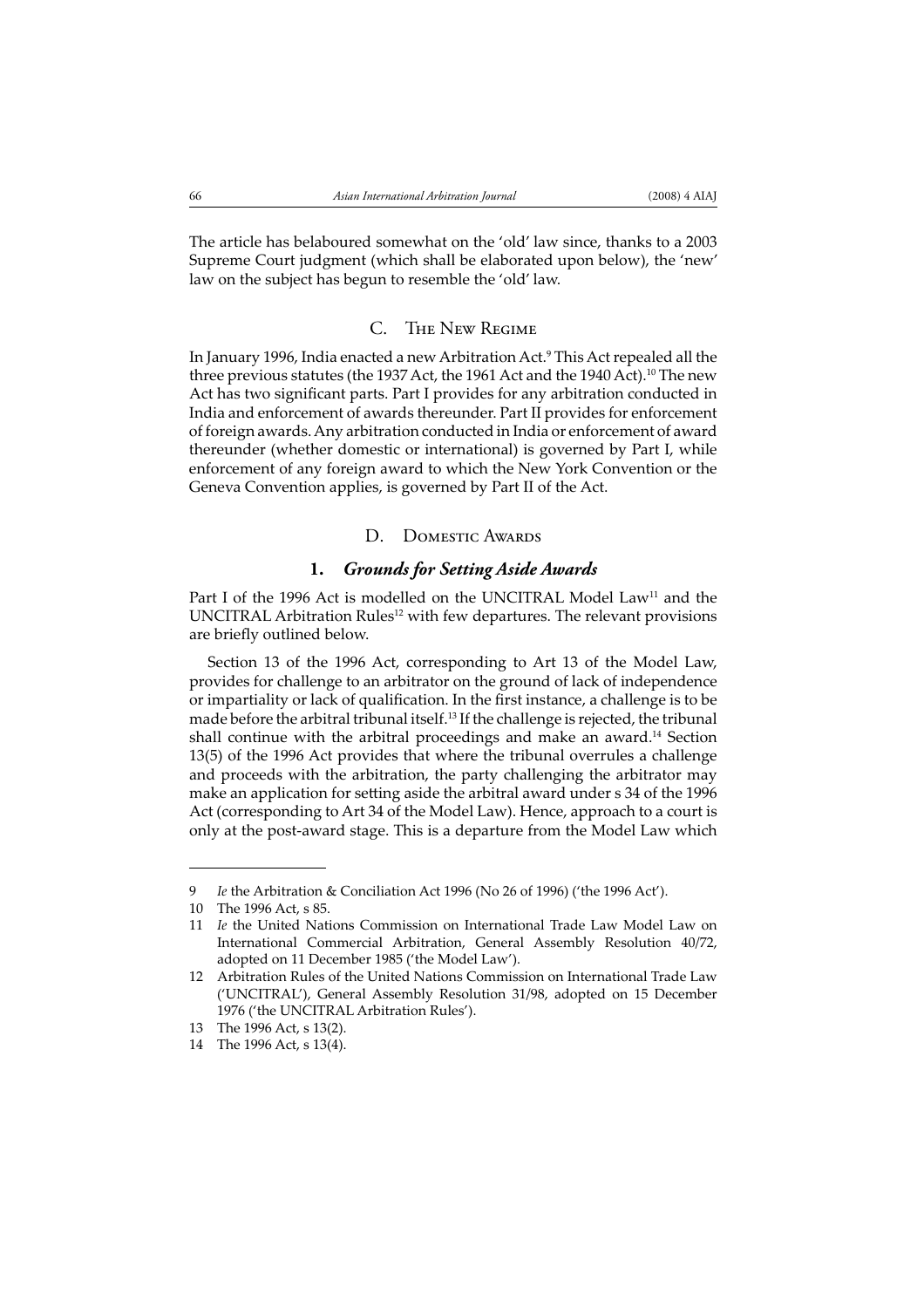provides for an approach to the court within 30 days of the arbitral tribunal rejecting the challenge.15

The second departure from the Model Law (relevant to enforcement) is to be found in s 16 of the 1996 Act (corresponding to Art 16 of the Model Law). Section 16 incorporates the competence-competence principle and enables the arbitral tribunal to rule on its jurisdiction, including with respect to the existence or validity of the arbitration agreement. If the arbitral tribunal rejects any objection to its jurisdiction, or to the existence or validity of the arbitration agreement, it shall continue with the arbitral proceedings and make an award.16 Section 16(6) of the 1996 Act provides that a party aggrieved by such award may make an application for setting aside the same in accordance with s 34. Article 16 of the Model Law, in contrast, provides that where the arbitral tribunal overrules any objection to its jurisdiction, the party aggrieved with such decision may approach the court for resolution within 30 days. The Indian Act permits approach to the court only at the award stage (and not during the pendency of the arbitration proceedings).

Hence, ss 13(5) and 16(6) of the 1996 Act furnish two additional grounds for challenge of an arbitral award (over and above the ones stipulated in s 34 of the 1996 Act referred to below).

Section 34 of the 1996 Act contains the main grounds for setting aside the award. It is based on Art 34 of the Model Law and, like Art 34, states that the grounds contained therein are the 'only' grounds on which an award may be set aside. However, in the Indian context the word 'only' prefixing the grounds is a bit of a misnomer as two additional grounds have been created by the Act itself as mentioned above. Besides, another ground is to be found in an 'Explanation' to the public policy ground in s 34. The same reads as follows:

[I]t is hereby declared, for the avoidance of any doubt, that an award is in conflict with the public policy of India if the making of the award is induced or affected by fraud or corruption or was in violation of Section 75 or Section 81.

Section 75 referred to above is part of the conciliation scheme under the Act and states that the conciliator and parties shall keep confidential all matters relating to the conciliation proceedings. Section 81 prohibits any reference in arbitral or judicial proceedings to views, suggestions, admissions or proposals, *etc*. made by parties during conciliation proceedings.

Save for the exception, referred to above, s 34 of the 1996 Act is a faithful reproduction of Art 34 of the Model Law.

<sup>15</sup> The Model Law, Art 13(3).

<sup>16</sup> The 1996 Act, s 16(5).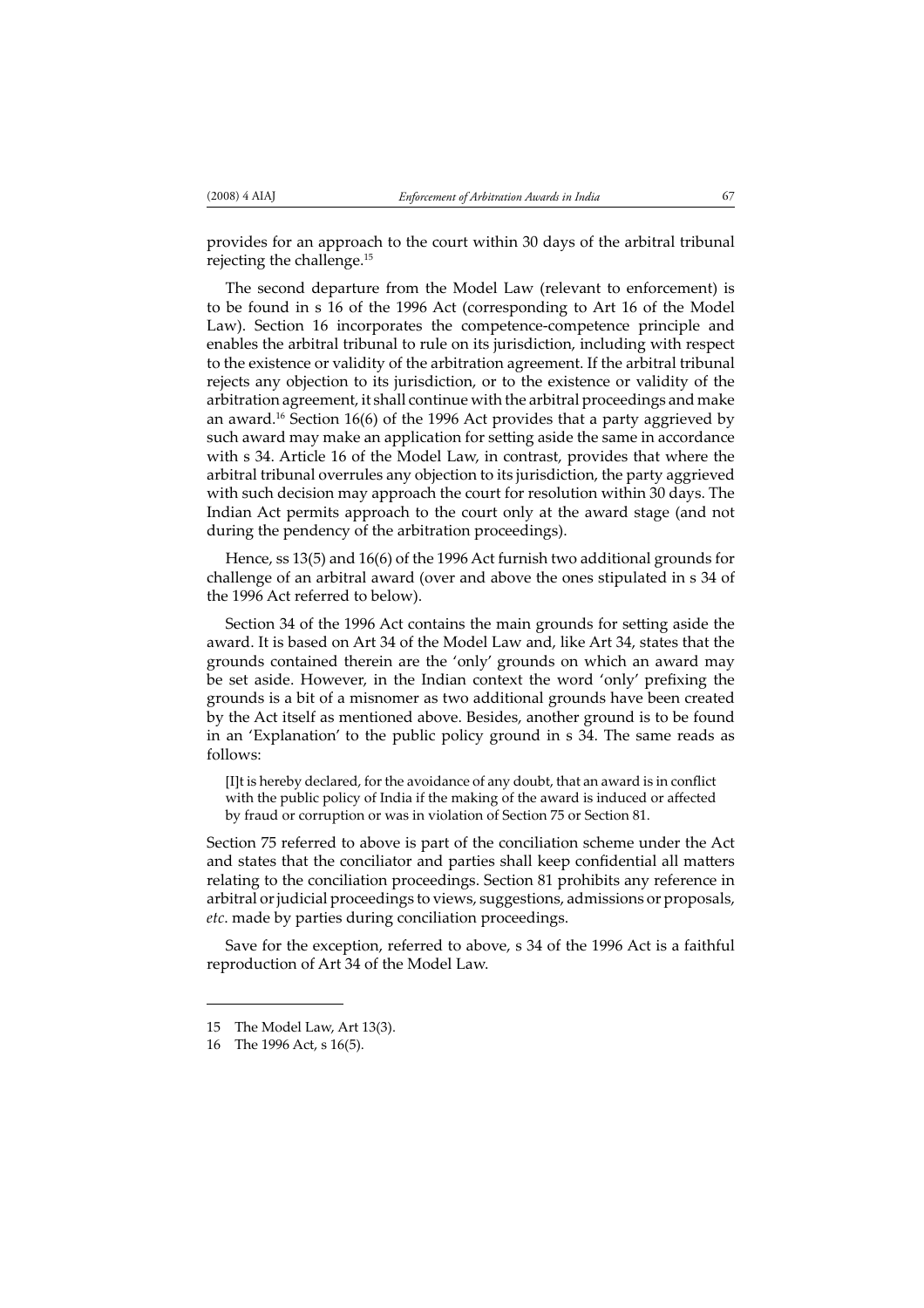#### 2. *New Ground for Challenge to Award Through Judge-made Law*

To the above-mentioned legislatively stipulated grounds, came to be added a new 'judge-made' ground. This came about in the Supreme Court decision of *Oil and Natural Gas Corp v Saw Pipes Ltd*. 17 The issue here was whether an award could be set aside on the ground that the arbitral tribunal had incorrectly applied the law of liquidated damages to the case. The question turned around the scope of s 34 of the 1996 Act (which on a plain reading does not permit a challenge on merits).

The Supreme Court in *Saw Pipes* came to the conclusion that the impugned award was legally flawed in so far as it allowed liquidated damages on an incorrect view of the law. In the process it held, that an award can also be challenged on the ground that it contravenes 'the provisions of the Act (*ie* Arbitration Act) or any other substantive law governing the parties or is against the terms of the contract'. Further, the judgment expanded the concept of public policy to add that the award would be contrary to public policy if it is 'patently illegal'.

The Supreme Court in *Saw Pipes* confined the expansion of public policy to domestic awards alone as an earlier larger Bench decision of the court in the case of *Renu Sagar Power Co v General Electrical Corp*18 had construed narrowly this ground as limited to 'fundamental policy of Indian law'.19

The *Saw Pipes* judgment has come in for some sharp criticism from several quarters.20 Read literally, the judgment sets the clock back to the old position where an award could be challenged on merits and indeed renders the court (testing enforceability of an award) as a court of appeal. Some judicial decisions have tried to reign in the effect of *Saw Pipes*. One instance of this is the Supreme Court decision in the case of *McDermott International Inc v Burn Standard Co Ltd*, 21 where the court somewhat read down *Saw Pipes*. It held:

The 1996 Act makes provision for the supervisory role of courts, for the review of the arbitral award only to ensure fairness. Intervention of the court is envisaged

<sup>17 2003 (5)</sup> SCC 705 ('*Saw Pipes*').

<sup>18 1994</sup> Supp (1) SCC 644 ('*Renu Sagar*').

<sup>19</sup> However, see *infra*, pp 74–80 under the section headed 'F — Enforcement of Foreign Awards'. A recent decision of the Supreme Court in the case of *Venture Global Engineering v Satyam Computer Services* CA No 309 of 2008 (10 January 2008) ('*Venture Global*') has held that the wider interpretation of 'public policy' would apply to foreign awards as well.

<sup>20</sup> See, for instance, the chapter entitled 'Judicial Supervision and Intervention' by Mr Fali S Nariman in Asia's Leading Arbitrators' *Guide to International Arbitration* JurisNet, LLC 2007 at p 353.

<sup>21 2006 (11)</sup> SCC 181 at 208.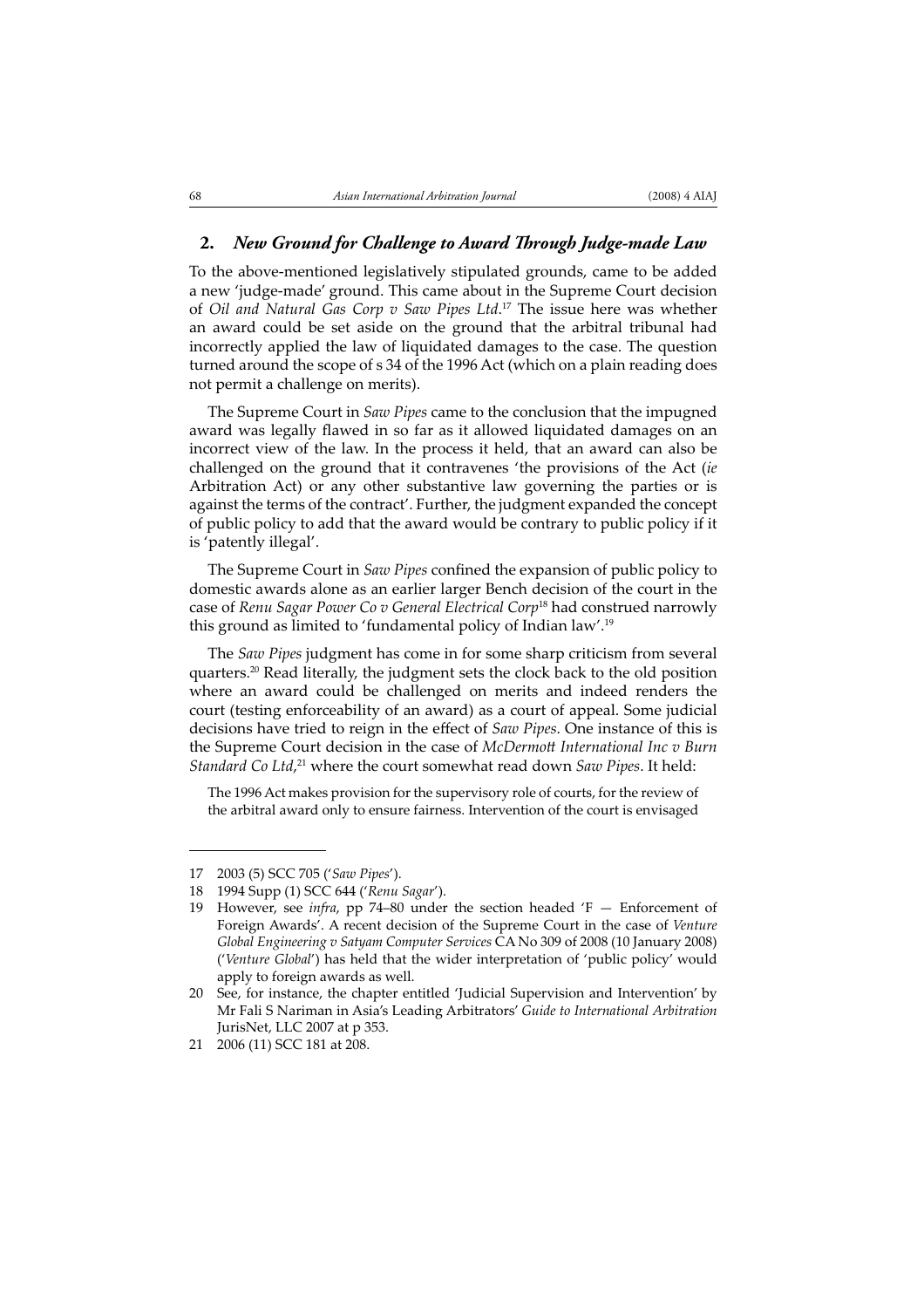in few circumstances only, like, in case of fraud or bias by the arbitrators, violation of natural justice, etc. The court cannot correct the errors of arbitrators. It can only quash the award leaving the parties free to begin the arbitration again if it is desired. So, the scheme of the provision aims at keeping the supervisory

role of the court at minimum level and this can be justified as parties to the agreement make a conscious decision to exclude the court's jurisdiction by  $\frac{1}{2}$  opting for arbitration as they prefer the expediency and finality offered by it.

#### Commenting on *Saw Pipes* the court held:22

We are not unmindful that the decision of this court in *ONGC* had invited considerable adverse comments but the correctness or otherwise of the said decision is not in question before us. It is only for a larger Bench to consider the correctness or otherwise of the said decision. The said decision is binding on us. The said decision has been followed in a large number of cases.

A few High Court decisions have also sought to narrowly read *Saw Pipes* on the ground that a literal construction of the judgment would expand judicial review beyond all limitations contained not only under the 1996 Act but even under the old regime. These High Court decisions have (rightly) held that one judgment of the Supreme Court cannot render naught the entire law on the subject. The High Court of Bombay in the case of *Indian Oil Corp Ltd v Langkawi Shipping Ltd*23 held that to accept a literal construction on *Saw Pipes*:

would be to radically alter the statutorily and judicially circumscribed limits to the court's jurisdiction to interfere with arbitration awards. It would indeed confer a First Appellate Court's power on a court exercising jurisdiction under s 34 of the 1996 Act. There is nothing in the 1996 Act which indicates such an intention on the part of the legislature. That the intention is to the contrary is clear, *inter alia*, from the Arbitration and Conciliation Bill 1995 which preceded the 1996 Act which stated as one of its main objectives the need 'to minimize the supervisory role of Courts in the Arbitral process …'

In the circumstances, the aforesaid principles laid down consistently by the Supreme Court and the various High Courts cannot be said to be no longer good law in view of the 1996 Act. Nor can it be said that the observations of the Supreme Court in *Oil and Natural Gas Corp v Saw Pipes Ltd* (*supra*), have expressly or impliedly rendered the aforesaid judgments and the principles contained therein no longer good law in view of the 1996 Act. The principles apply with equal force under the 1996 Act.<sup>24</sup>

The High Court of Gauhati following the above Bombay High Court decision held:

<sup>22</sup> *Id* at 211.

<sup>23 2004 (3)</sup> Arb LR 568.

<sup>24</sup> *Ibid* at 573 and 574.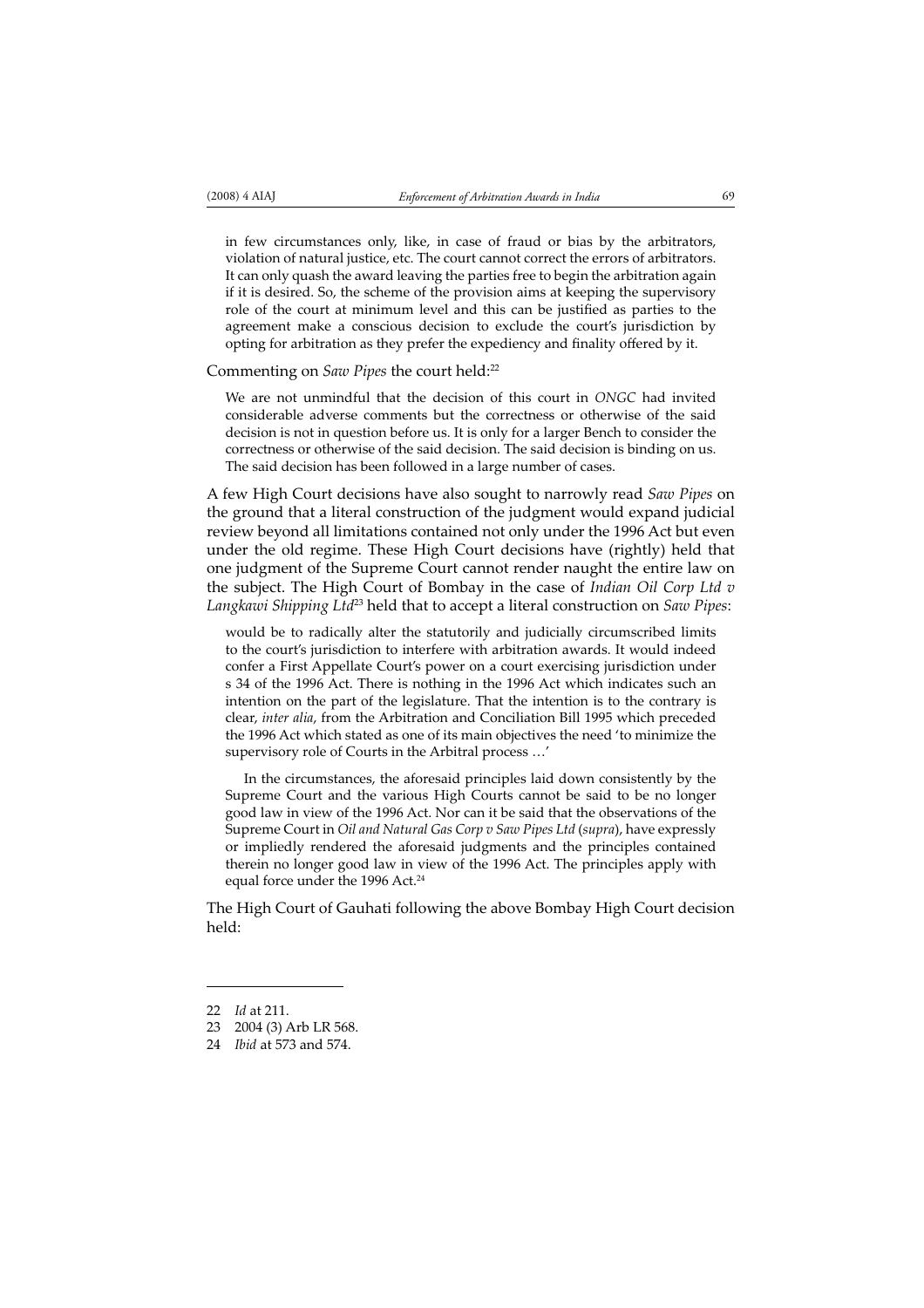The observations of the Apex Court in *ONGC v Saw Pipes*, *supra*, did not expressly or impliedly render the *ratio decidendi* on the issue contained in a plethora of judgments and the laid down principles therein *non est*. On a due consideration of the entire gamut of the provisions of the Act and the precedential law, we unhesitantly subscribe to the view expressed in *IOC Ltd*, *supra*. The decision in *Saw Pipes*, *supra*, does not depart from the judicially evolved precepts bearing on the authority and jurisdiction of an arbitrator in determining a dispute referred to him, the norms and measures to be applied for assessment of damages and the scope of court's interference with his findings ... The above decision does not intend, according to our construction, to efface the time-tested legal propositions and judicial tenets on arbitration and thus ought not to be construed away from the well-established trend set by a string of decisions preceding the same.<sup>25</sup>

The *Saw Pipes* judgment has quite rightly been criticised. To begin with it is contrary to the plain language of the 1996 Act and indeed also the spirit of the law. Its expanded judicial review is especially unsuitable in the Indian context where courts are overwhelmed with backlog. In such a scenario, to permit a challenge on merits would considerably delay the enforcement proceedings. A majority of parties opting for arbitration do so to avoid court delays and legal niceties. To engage them back into the same system at the enforcement stage would be ironic. An unfortunate side effect of this decision is that it has become a ground for parties to shift the venue of arbitration outside India (lest an arbitration in India renders the award more vulnerable or judicial review delay enforcement).

### **3.** *Miscellaneous and Procedural Aspects*

## a. *Steps for Enforcement*

One of the declared objectives of the 1996 Act is that every final award: 'is enforced in the same manner as if it were a decree of the Court'.<sup>26</sup> Hence, the scheme of the Act is that it is up to the losing party to object to the award and petition the court for setting it aside. The winning party has to make no procedural move. If the objections to the award are not sustained (or if there are no objections within the time allowed) the award itself becomes enforceable as if it were a decree of the court.<sup>27</sup> It would be noticed that the Indian law has thus fundamentally departed from the Model Law in this regard. The Model Law requires an application for enforcement (Art 35) and the grounds on which enforcement of an award may be refused are as set forth in Art 36

<sup>25</sup> *Daelim Industrial Co v Numaligarh Refinery Ltd Arbitration Appeal No 1 of 2002* (24 August 2006).

<sup>26</sup> Statement of Objects and Reasons to the 1996 Act, para 4(vii).

<sup>27</sup> The 1996 Act, s 36.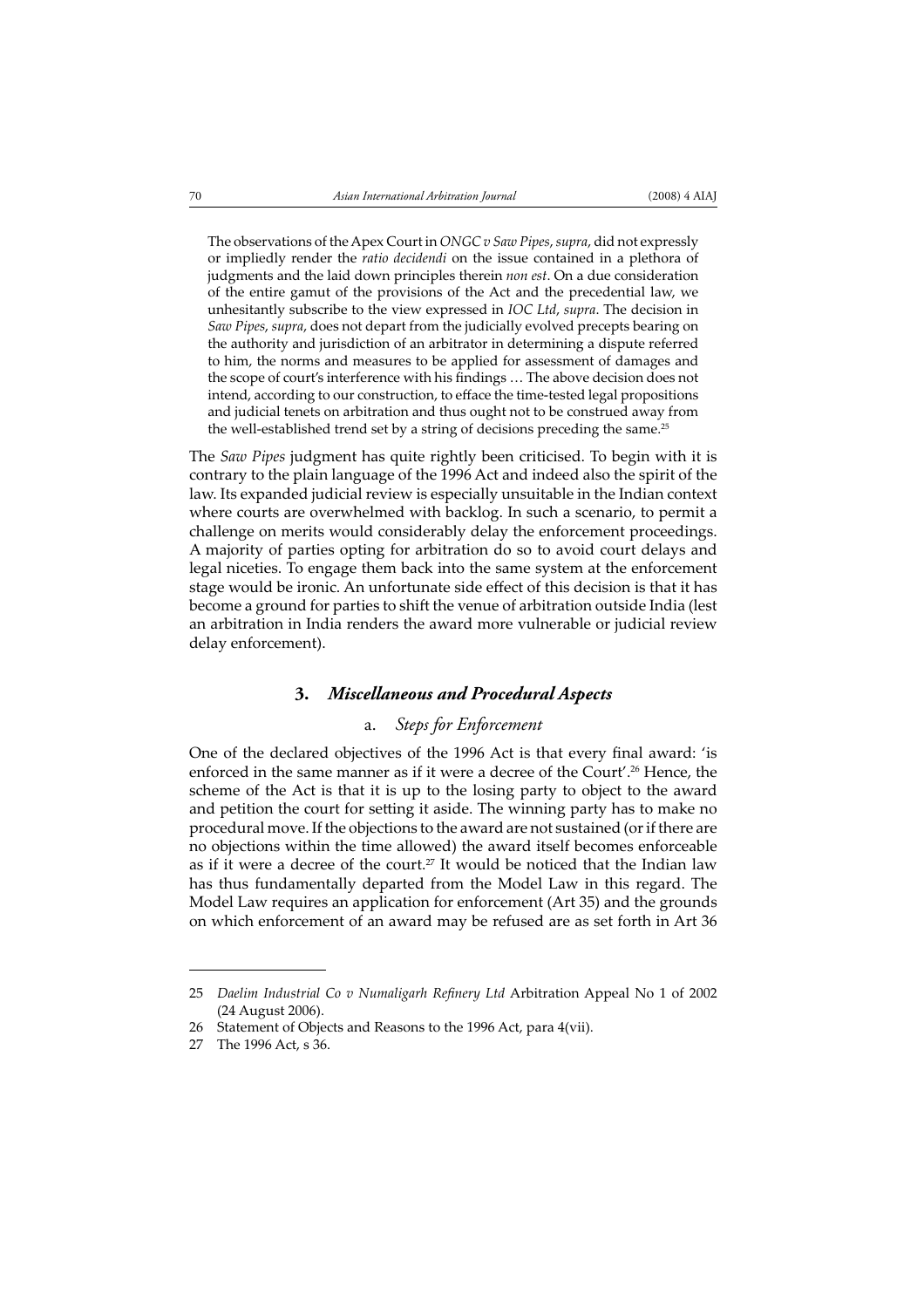thereof. This has been departed from under the Indian regime as stated above with the result, that in so far as domestic awards are concerned, if there is no application to set aside an award under s 34 (or if the objections if made have been rejected), the award can straightaway be executed as a decree of the court.

### b. The Relevant Court

As India is a large jurisdiction, identification of the relevant court is important. For the purposes of the 1996 Act, 'court' means the Principal Civil Court having original jurisdiction to decide the question forming the subject matter of the arbitration, if the same were a subject matter of a suit.<sup>28</sup> The aggrieved party can thus bring its application to set aside the award before the court where the successful party has its office or where the cause of action in whole or in part arose or where the arbitration took place.

### c. *Time Limit*

Any application for setting aside the award must be made within three months from receipt of the same. This period can be extended by the court by a further period of  $30$  days on sufficient cause being shown  $-$  'but not thereafter'.<sup>29</sup>

The Supreme Court has clarified in the case of *Union of India v Tecco Trichy* Engineers & Contractors,<sup>30</sup> the date from which the aforesaid limitation shall begin to run. This was The court here was concerned with a situation where the award was despatched to the General Manager, Railways (Union of India) as he had referred the matter to arbitration. However, the entire arbitration was conducted by the Chief Engineer. The Union of India contended that as the award had not been despatched to the concerned relevant person (the Chief Engineer) there was some delay in raising of objections. Under the circumstances the Supreme Court held that for large organisations like governments, time would count from the date the award was received by the relevant person. It held:

We cannot be oblivious of the fact of impersonal approach in the government departments and organisations like railways. In the very nature of the working of government departments a decision is not taken unless the papers have reached the person concerned and then an approval, if required, of the competent authority or official above has been obtained. All this could not have taken place unless the Chief Engineer had received the copy of the award when only the

<sup>28</sup> The 1996 Act, s 2(1)(e).

<sup>29</sup> The 1996 Act, s 34(3).

<sup>30 2005 (4)</sup> SCC 239.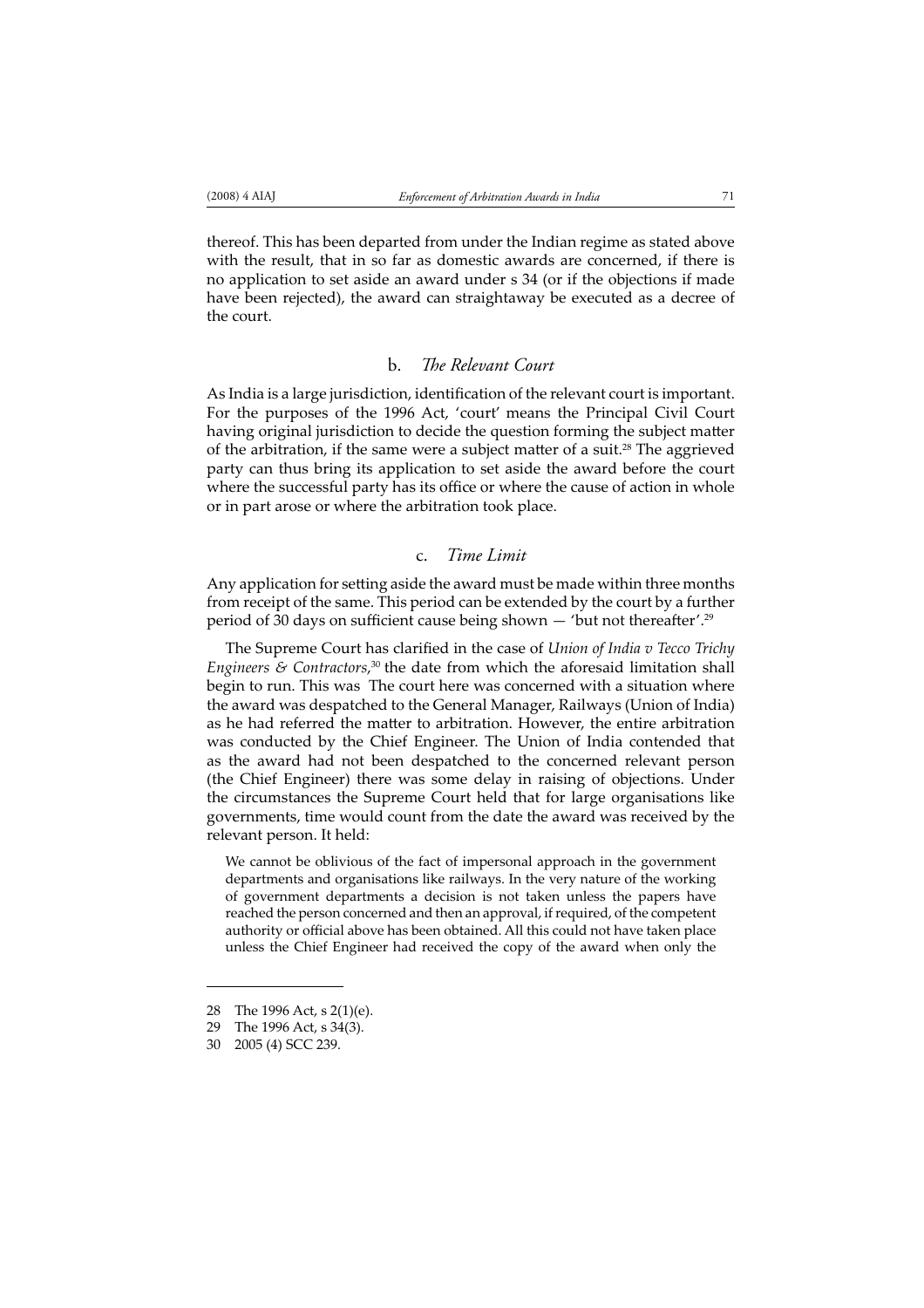delivery of the award within the meaning of sub-s (5) of s 31 shall be deemed to have taken place.

#### d. *Stamping/Registration Requirements*

The 1996 Act does not talk of stamping or registration of an award. However, stamping is required under the provisions of the Indian Stamp Act 1899. Section 35 of the said Act states the documents which are required to be stamped, if inadequately stamped (or not stamped) will not be admissible in evidence 'for any purpose'. Further they are liable to be impounded and subjected to penal duties. Though the Indian Stamp Act is a Central Legislation, various states have prescribed their own schedule of applicable stamp duties. Hence stamp duties vary from state to state.

#### e. *Registration Requirements*

This again is not provided for under the 1996 Act. The Registration Act 1908 provides that if any non-testamentary document 'purports or operates to create, declare, assign limit or extinguish …, any title, right or interest' in any immovable property, the same is required to be registered and if it is not, it is invalid.31 Hence, if an award purports to impact any immovable property it is required to be registered. Registration fees again vary from state to state.

The effect of non-stamping or non-registration of an award came to be considered by the Supreme Court of India in the case of *M Anasuya Devi v Manik Reddy*. 32 The court held that s 34 of the 1996 Act permits an award to be set aside 'only' on the grounds enumerated therein and non-stamping or non-registration of an award is not one of them. Accordingly, an award cannot be set aside on the ground that it is non-stamped/improperly stamped or unregistered. However, if it is not, it may become relevant at the stage where it is sought to be executed as a decree. Hence, the Supreme Court deferred the issue of non-stamping or non-registration to the execution stage. Since registration fees can be quite substantial, the decision affords relief to the winning party to first overcome the objections to the award stage (s 34) and then pay the fees.

<sup>31</sup> The 1996 Act, ss 17 and 49.

<sup>32 2003 (8)</sup> SCC 565.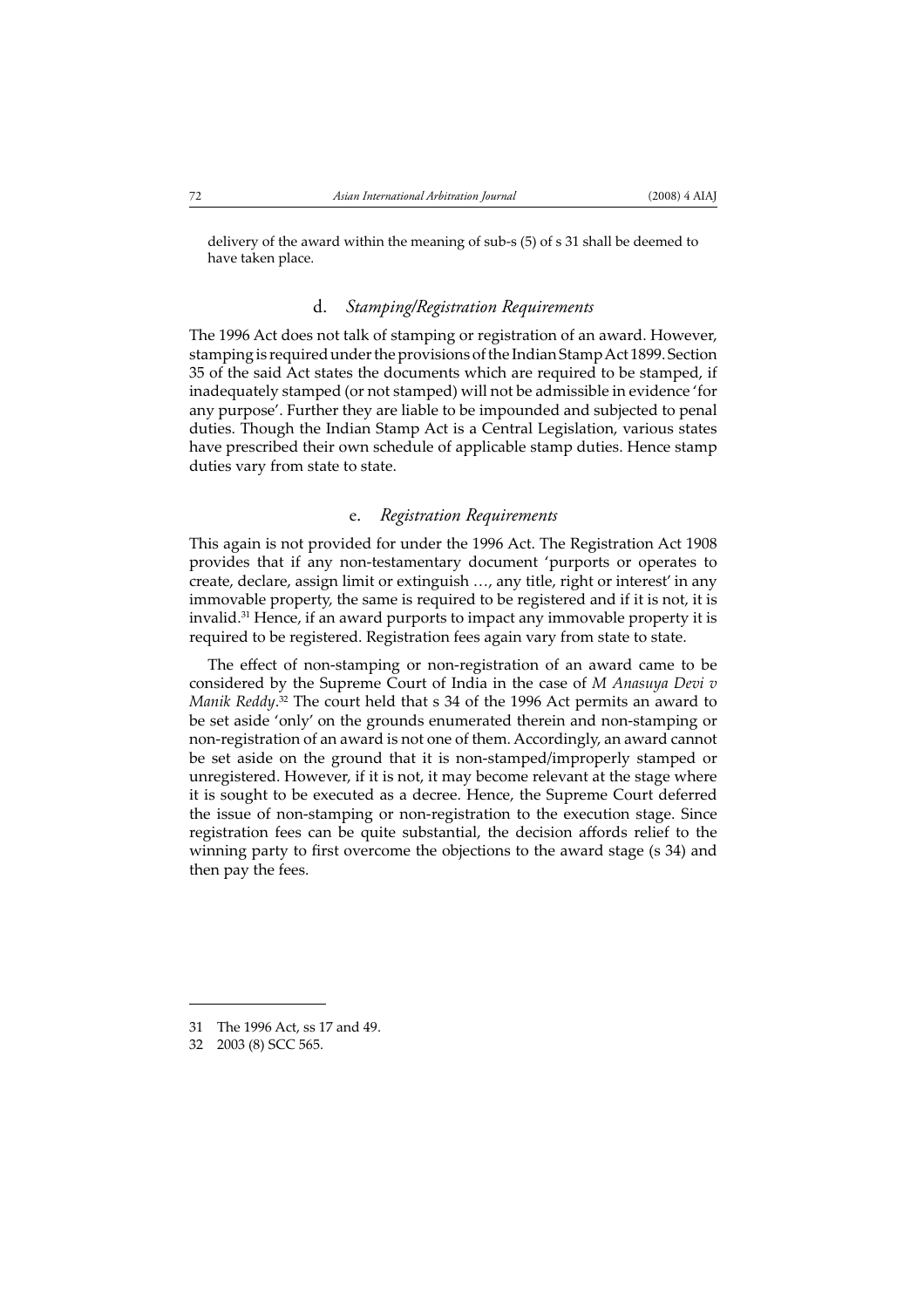## E. ENFORCEMENT STATISTICS OF DOMESTIC AWARDS

One may now examine the enforcement statistics, including grounds of challenge (and the fate thereof). Based on reported cases, the statistics are as follows:

| Sl No          | Grounds                                                  | Total No of<br>Challenges        | Allowed           | Rejected           | Modified                 |
|----------------|----------------------------------------------------------|----------------------------------|-------------------|--------------------|--------------------------|
| $\mathbf{1}$   | Jurisdiction                                             | 246<br>43.53%                    | 43<br>17.47%      | 197<br>80.08%      | 6<br>2.43%               |
| $\overline{2}$ | Public policy                                            | 151<br>26.72%                    | 25<br>16.55%      | 112<br>74.17%      | 14<br>9.27%              |
| 3              | Limitation                                               | 77<br>13.62%                     | 9<br>11.68%       | 66<br>85.71%       | 2<br>2.59%               |
| $\overline{4}$ | Violation of natural<br>justice                          | 37<br>6.54%                      | 8<br>21.62%       | 24<br>64.86%       | 5<br>13.51%              |
| 5              | <b>Bias</b>                                              | 22<br>3.89%                      | 1<br>4.54%        | 21<br>95.45%       |                          |
| 6              | Non-appreciation of<br>facts/evidence                    | 14<br>2.47%                      | 1<br>7.14%        | 13<br>92.85%       |                          |
| $\overline{7}$ | Not a reasoned<br>award or no grounds                    | 9                                |                   | 9                  |                          |
| 8              | Not signed/stamped                                       | 3                                |                   | 3                  |                          |
| 9              | Not a party                                              | 1                                | $\mathbf{1}$      |                    |                          |
| 10             | Non-application of<br>mind                               | $\mathbf{1}$                     | $\mathbf{1}$      |                    | $\overline{\phantom{a}}$ |
| 11             | Wrongful rejection<br>of defence (filing<br>beyond time) | $\mathbf{1}$                     |                   |                    | $\mathbf{1}$             |
| 12             | No arbitration<br>agreement                              | $\mathbf{1}$                     | $\mathbf{1}$      |                    |                          |
| 13             | Typographical error                                      | $\mathbf{1}$                     |                   | $\mathbf{1}$       |                          |
| 14             | Withdrawn<br>(challenge not<br>pursued)                  | $\mathbf{1}$                     |                   | $\mathbf{1}$       |                          |
|                | <b>Total</b>                                             | 565<br>$(1996)$ to<br>Sept 2007) | 94<br>$(16.63\%)$ | 443<br>$(78.41\%)$ | 28<br>$(4.96\%)$         |

*High Court (Domestic Awards)*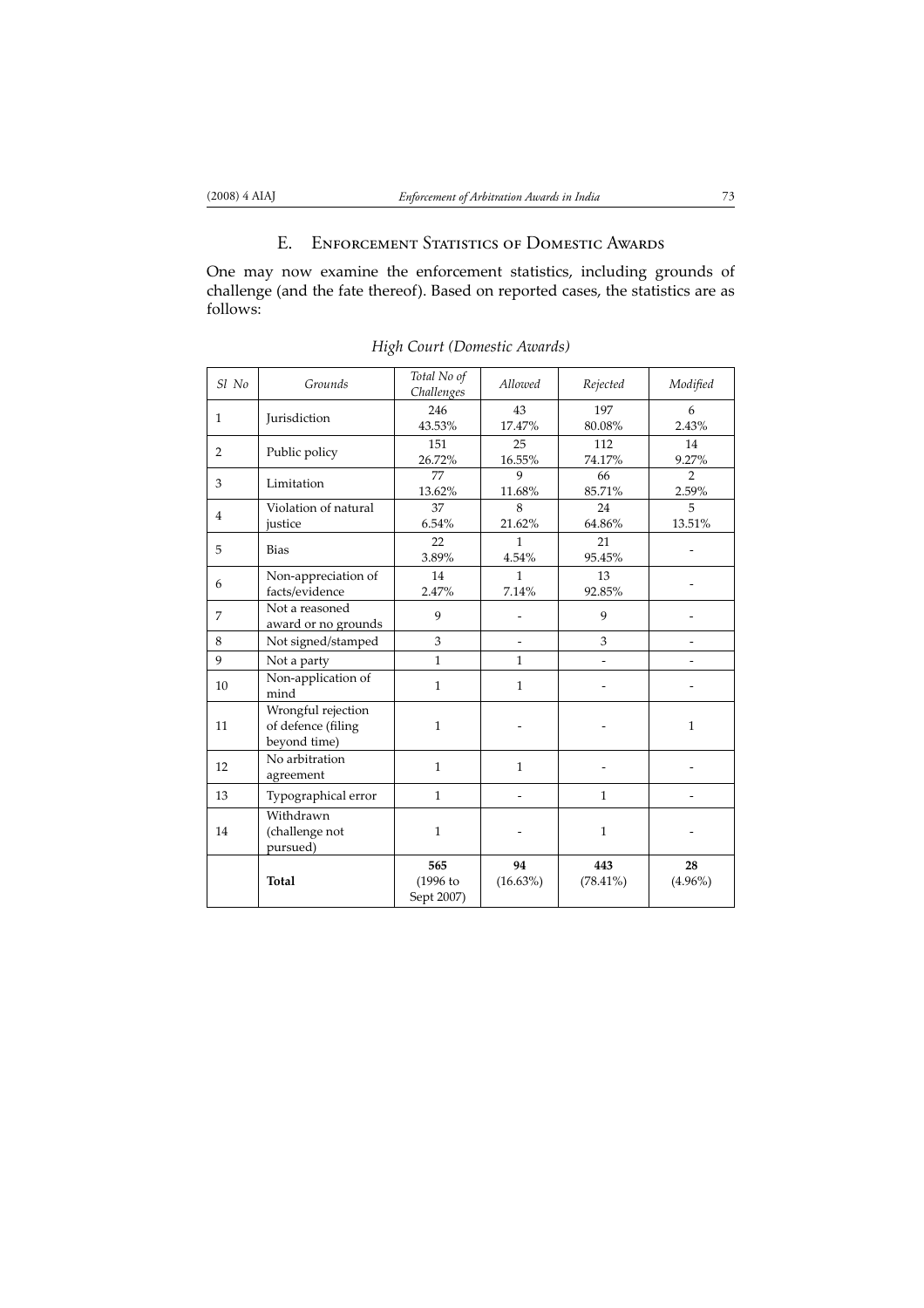| Sl No | Grounds                               | Total No of<br>Challenges       | Allowed                 | Rejected      | Modified                |
|-------|---------------------------------------|---------------------------------|-------------------------|---------------|-------------------------|
|       | <b>Jurisdiction</b>                   | 11<br>68.75%                    | $\overline{2}$<br>12.5% | 7<br>43.75%   | $\overline{2}$<br>12.5% |
| 2     | Public policy                         | $\overline{2}$<br>12.5%         | 50%                     | 50%           |                         |
| 3     | Limitation                            | 6.25%                           | 100%                    |               |                         |
| 4     | Non-appreciation of<br>facts/evidence | $\overline{2}$<br>12.5%         |                         | 50%           | 50%                     |
|       | Total                                 | 16<br>$(1996)$ to<br>Sept 2007) | 5<br>(31.25%)           | 8<br>$(50\%)$ | 3<br>(18.75%)           |

### *Supreme Court (Domestic Awards)*

### F. ENFORCEMENT OF FOREIGN AWARDS

We may now come to enforcement of foreign awards. This is covered by Part II of the 1996 Act, though due to a recent Supreme Court decision<sup>33</sup> (discussed further below) the distinction between the grounds and procedures in Part I and Part II has got blurred.

The provisions of Part II of the Act give effect to the New York Convention and the Geneva Convention. India is not a party to the ICSID Convention,<sup>34</sup> nor indeed to any other convention or treaty pertaining to enforcement of foreign awards. Since the Geneva Convention provisions are now basically otiose, this article discusses only provisions dealing with enforcement of New York Convention awards.

# **1.** *Conditions for Enforcement*

### a. Foreign Award Defined

In order to be considered as a foreign award (for the purposes of the Act), the same must fulfil two requirements. First it must deal with differences arising out of a legal relationship (whether contractual or not) considered as commercial under the laws in force in India. The expression 'commercial relationship' has been very widely interpreted by Indian courts. The Supreme

<sup>33</sup> *Venture Global*, *supra*, n 19.

<sup>34</sup> Ie the Convention on the Settlement of Investment Disputes Between States and Nationals of Other States (Washington, 18 March 1965) ('the ICSID Convention' or 'the Washington Convention').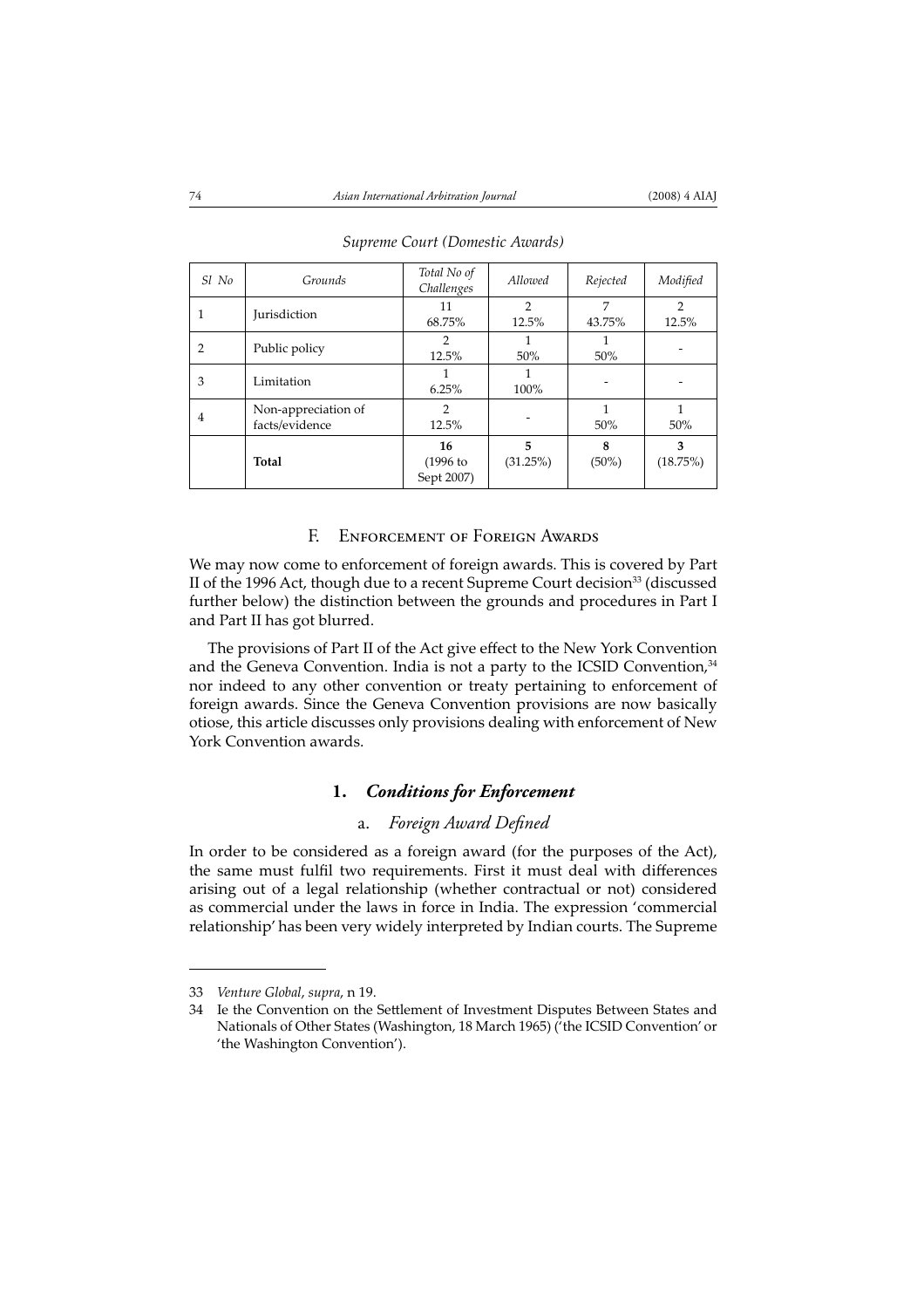Court in the case of *RM Investments Trading Co Pvt Ltd v Boeing Co & Anor*, 35 while construing the expression 'commercial relationship', held:

The term 'commercial' should be given a wide interpretation so as to cover matters arising from all relationships of a commercial nature, whether contractual or not …

The second requirement is more significant and that is that the country where the award has been issued must be a country notified by the Indian government to be a country to which the New York Convention applies.36 Only a few countries have been notified so far and only awards rendered therein are recognised as foreign awards and enforceable as such in India. The countries which have been notified are:

Austria, Belgium, Botswana, Bulgaria, Central African Republic, Chile, Cuba, Czechoslovak Socialist Republic, Denmark, Ecuador, Arab Republic of Egypt, Finland, France, German Democratic Republic, Federal Republic of Germany, Ghana, Greece, Hungary, Italy, Japan, Kuwait, Republic of Korea, Malagasy Republic, Mexico, Morocco, Nigeria, The Netherlands, Norway, Philippines, Poland, Romania, San Marino, Spain, Sweden, Switzerland, Syrian, Arab Republic, Thailand, Trinidad and Tobago, Tunisia, Union of Soviet Socialist Republics, United Kingdom, United Republic of Tanzania, and United States of America.

An interesting issue came up before the Supreme Court as to what would happen in a case where a country has been notified but subsequently it divides or disintegrates into separate political entities. This came up for consideration in the case of *Transocean Shipping Agency Pvt Ltd v Black Sea Shipping & Ors*. 37 Here the venue of arbitration was Ukraine which was then a part of the USSR  $-$  a country recognised and notified by the Government of India as one to which the New York Convention would apply. However, by the time disputes arose between the parties the USSR had disintegrated and the dispute came to be arbitrated in Ukraine (which was not notified). The question arose whether an award rendered in Ukraine would be enforceable in India notwithstanding the fact that it was not a notified country. Both the High Court of Bombay (where the matter came up initially) and the Supreme Court of India in appeal, held that the creation of a new political entity would not make any difference to the enforceability of the award rendered in a territory which was initially a part of a notified territory. On this basis the court recognised and upheld the award. This decision is of considerable significance as it expands the lists of countries notified by the government by bringing in a host of new political

<sup>35 1994 (4)</sup> SCC 541.

<sup>36</sup> The 1996 Act, s 44(b).

<sup>37 1998 (2)</sup> SCC 281.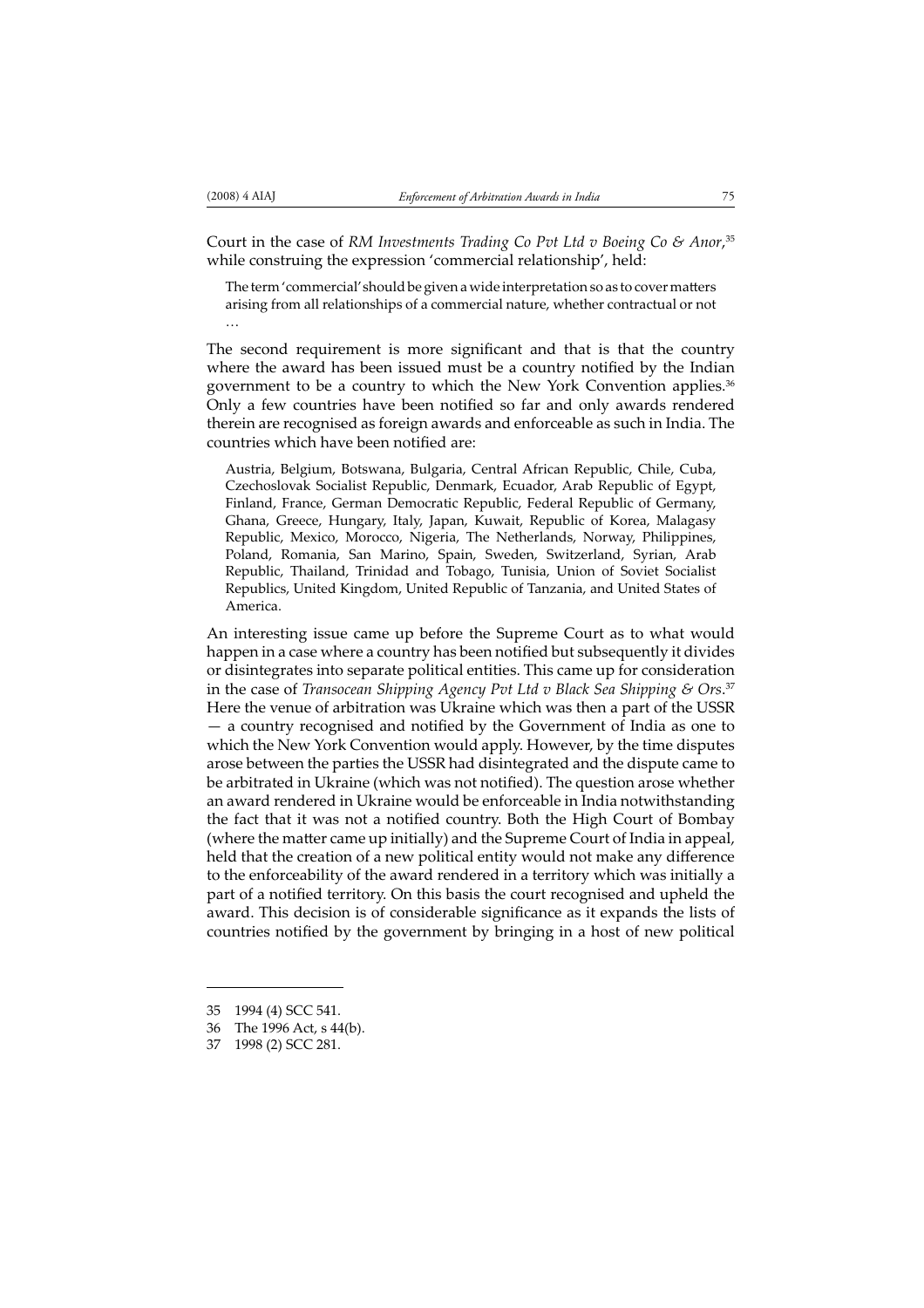entities and giving them recognition in their new avatar also. At another level the judgment demonstrates the willingness of Indian courts to overcome technicalities and lean in favour of enforcement.

#### **2.** *Comparison with Domestic Enforcement Regime*

There are two fundamental differences between enforcement of a foreign award and a domestic award. As noted above, a domestic award does not require any application for enforcement. Once objections (if any) are rejected, the award is by itself capable of execution as a decree. A foreign award, however, is required to go through an enforcement procedure. The party seeking enforcement has to make an application for the said purpose. Once the court is satisfied that the foreign award is enforceable, the award becomes a decree of the court and executable as such.

The other difference between the domestic and foreign regime is that (unlike for domestic awards) there is no provision to set aside a foreign award. In relation to a foreign award, the Indian courts may only enforce it or refuse to enforce it — they cannot set it aside. This 'lacuna' was sought to be plugged by the Supreme Court in the recent decision of *Venture Global*38 (discussed further below) where the court held that it is permissible to set aside a foreign award in India applying the provisions of s 34 of Part I of the Act.

### **3.** *Conditions for Enforcement*

The conditions for enforcement of a foreign award are as per the New York Convention. The only addition being an 'Explanation' to the ground of public policy which states that an award shall be deemed to be in conflict with the public policy of India if it was induced or affected by fraud or corruption.<sup>39</sup>

Indian courts have narrowly construed the ground of public policy in relation to foreign awards (unlike domestic awards where *Saw Pipes*40 has construed it widely). In *Renu Sagar*, 41 the Supreme Court construed the expression 'public policy' in relation to foreign awards as follows:

This would mean that 'public policy' in s 7(1)(b)(ii) has been used in narrower sense and in order to attract to bar of public policy the enforcement of the award must invoke something more than the violation of the law of India … Applying the said criteria it must be held that the enforcement of a foreign award would

<sup>38</sup> *Supra*, n 19.

<sup>39</sup> The 1996 Act, s 48(2).

<sup>40</sup> *Supra*, n 17.

<sup>41</sup> *Supra*, n 18.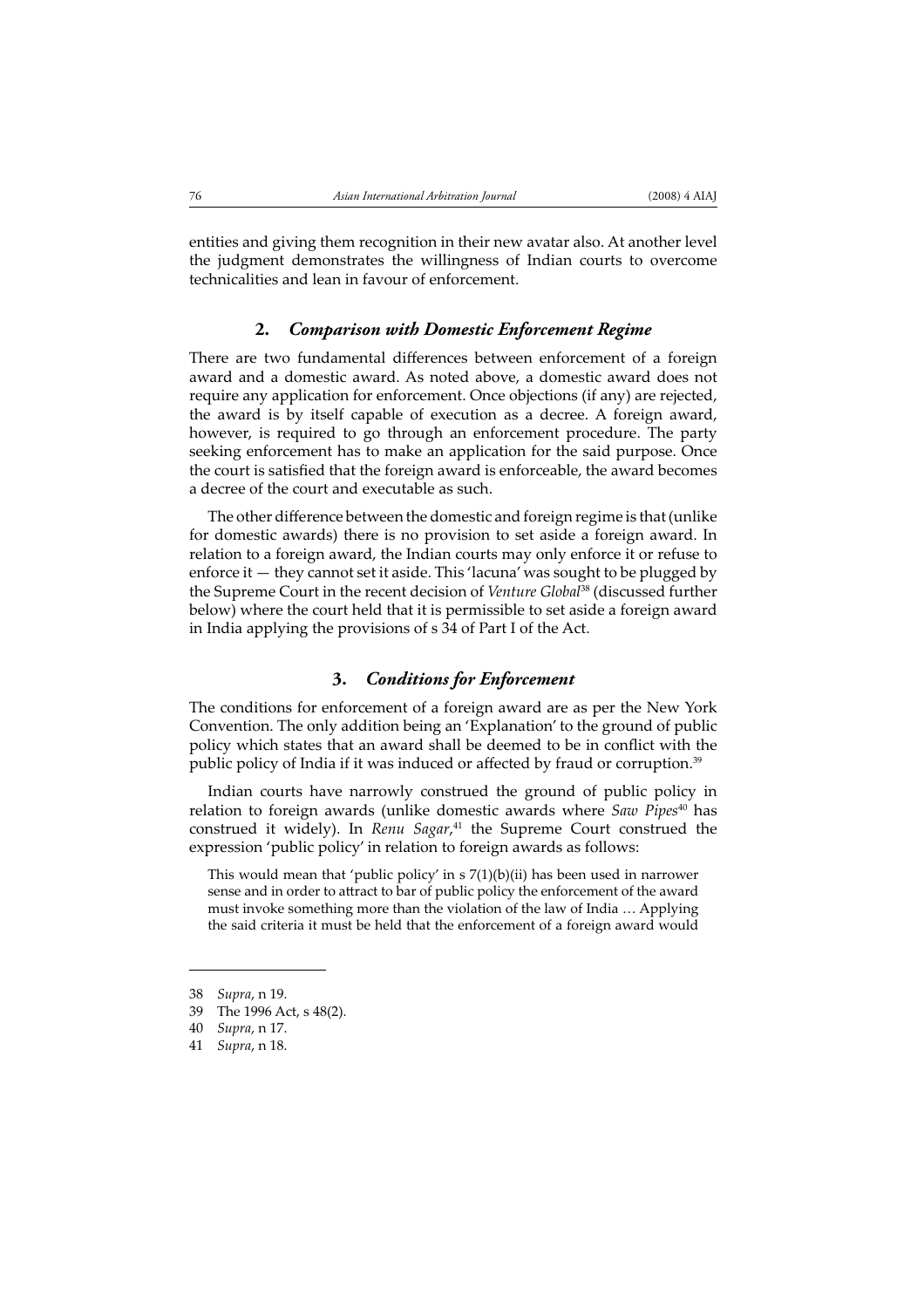be refused on the ground that it is contrary to public policy if such enforcement would be contrary to (i) fundamental policy of Indian law; or (ii) the interests of India; or (iii) justice or morality.

# **4.** *Judicially Created New Procedure and New Ground for Challenge to Foreign Award*

As noticed above, there is no statutory provision to set aside a foreign award under the 1996 Act. Foreign awards may be set aside or suspended in the country in which or under the laws of which the award was made<sup>42</sup> but there is no provision to set aside a foreign award in India. This fundamental distinction between a foreign and a domestic award has been obliterated by the Supreme Court in the recent case of *Venture Global*. 43 Here, the Supreme Court was concerned with a situation where a foreign award rendered in London under the Rules of the London Court of International Arbitration ('LCIA') was sought to be enforced by the successful party (an Indian company) in the District Court, Michigan, United States of America ('USA'). The dispute arose out of a joint venture agreement between the parties. The respondent alleged that the appellant had committed an 'event of default' under the shareholders agreement and as per the said agreement it exercised its option to purchase the appellant's shares in the joint venture company at book value. The sole arbitrator appointed by the LCIA allowed the claim and directed the appellant to transfer its shares to the respondent. The respondent sought to enforce this award in the USA.<sup>44</sup> The appellant filed a civil suit in an Indian district court seeking to set aside the award. The district court, followed by the High Court, on appeal, dismissed the suit holding that there was no such procedure envisaged under Indian law. However, the Supreme Court on appeal, extending its earlier decision in the case of *Bhatia International v Bulk Trading*, 45 held that even though there was no provision in Part II of the 1996 Act providing for challenge to a foreign award, a petition to set aside the same would lie under s 34 Part I of the 1996 Act (*ie* it applied the domestic award

<sup>42</sup> The 1996 Act, s 48(1)(e), corresponding to Art V(e) of the New York Convention.

<sup>43</sup> *Supra*, n 19.

<sup>44</sup> A somewhat strange move considering that the shares were in an Indian company and various Indian regulatory steps and authorities would be involved for transfer of shares. The respondent's move was perhaps influenced by the fact that the governing law under the agreement was the law of the State of Michigan and the appellant was situated in the USA. The respondent thus attempted to bypass the natural forum (India) hoping to enforce the award through the contempt of court mechanism of the United States courts. This did not go well with the Indian Supreme Court.

<sup>45 2002 (4)</sup> SCC 105.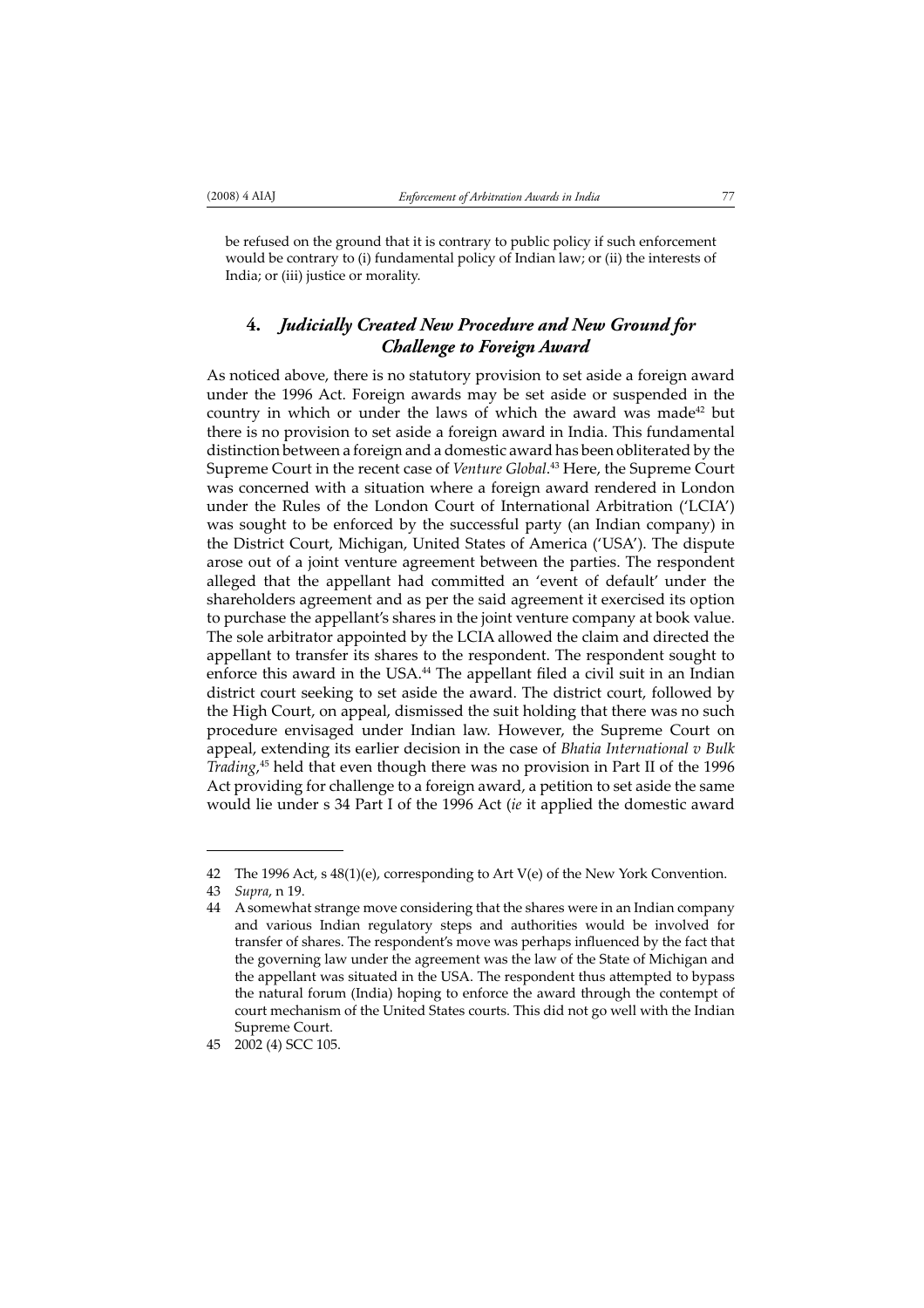provisions to foreign awards). The court held that the property in question (shares in an Indian company) are situated in India and necessarily Indian law would need to be followed to execute the award. In such a situation the award must be validated on the touchstone of public policy of India and the Indian public policy cannot be given a go by through the device of the award being enforced on foreign shores. Going further the court held that a challenge to a foreign award in India would have to meet the expanded scope of public policy as laid down in *Saw Pipes*46 (*ie* meet a challenge on merits contending that the award is 'patently illegal').

The *Venture Global* case<sup>47</sup> is far reaching as it creates a new procedure and a new ground for challenge to a foreign award (not envisaged under the 1996 Act). The new procedure is that a person seeking to enforce a foreign award has not only to file an application for enforcement under s 48 of the 1996 Act, it has to meet an application under s 34 of the 1996 Act seeking to set aside the award. The new ground is that not only must the award pass the New York Convention grounds incorporated in s 48, it must pass the expanded 'public policy' ground created under s 34 of the 1996 Act. In practice, the statutorily enacted procedure for enforcement of a foreign award would be rendered superfluous till the application for setting aside the same (under s 34) is decided. The statutorily envisaged (narrow) public policy grounds for challenge to an award would also be rendered meaningless as the award would have to meet the expanded 'public policy' test (and virtually have to meet a challenge to the award on merits) before it can be enforced. The Venture Global case thus largely renders superfluous the statutorily envisaged mechanism for enforcement of foreign awards and replaces it with judgemade law. Moreover, in so far as the judgment permits a challenge to a foreign award on the expanded interpretation of public policy it is *per incuriam*, as a larger, three Bench decision, in the case of *Renu Sagar*<sup>48</sup> holds to the contrary. Further *Saw Pipes*49 (on which *Venture Global* relies for this proposition) had clearly confined its expanded interpretation of public policy to domestic awards alone lest it fall foul of the *Renu Sagar* case (which had interpreted the expression narrowly). The Supreme Court in *Venture Global* did not notice this self-created limitation in *Saw Pipes*, nor did it notice the narrow interpretation of public policy in *Renu Sagar* and therefore the application of the expanded interpretation of public policy to foreign awards is *per incuriam*.

46 *Supra*, n 17.

<sup>47</sup> *Supra*, n 19.

<sup>48</sup> *Supra*, n 18.

<sup>49</sup> *Supra*, n 17.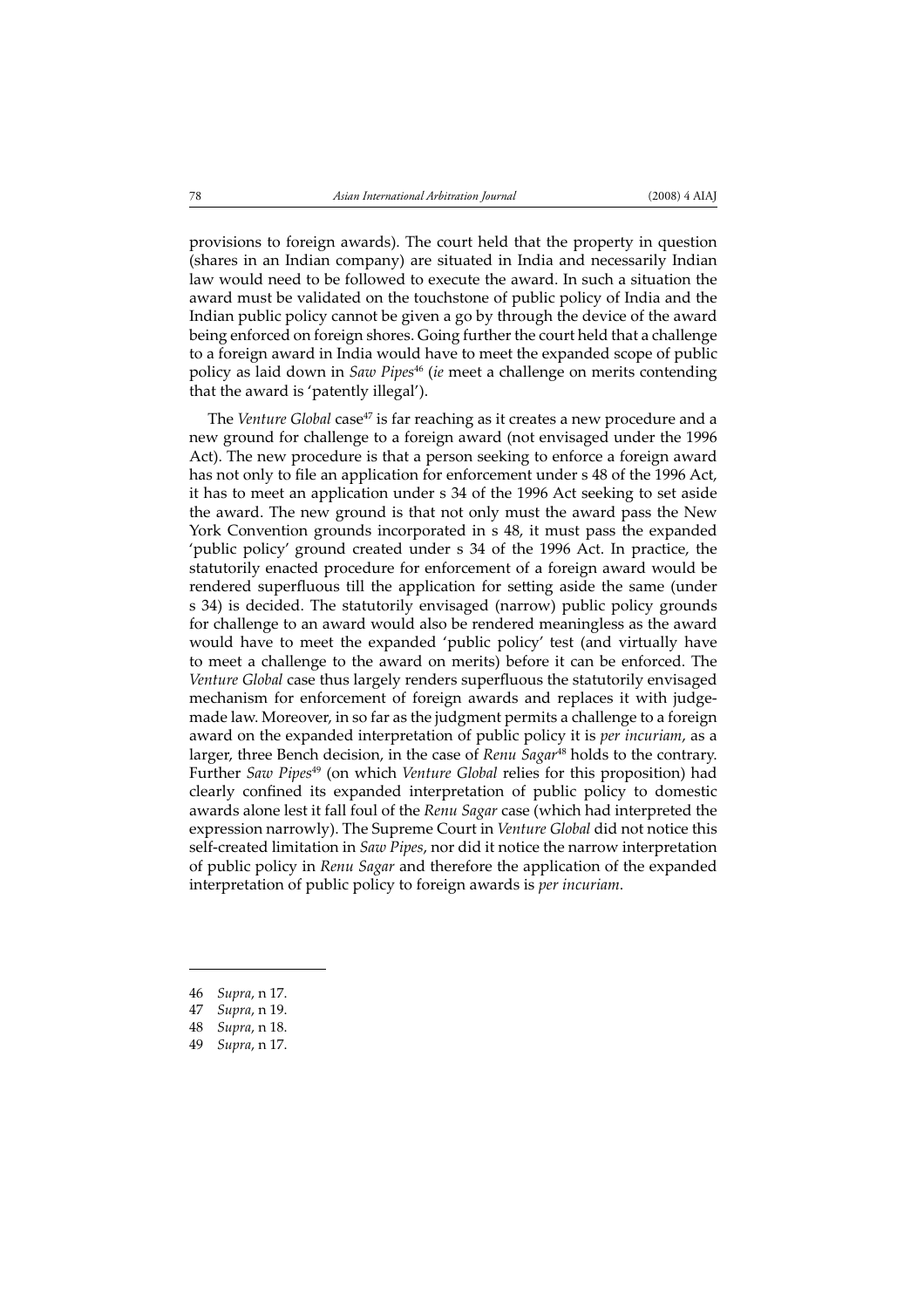Be that as it may, till the decision is clarified or modified, it has clearly muddied the waters and the enforcement mechanism for foreign awards has become clumsy, uncertain and inefficient.

#### **5.** *Procedural Requirements*

A party applying for enforcement of a foreign award is required to produce before the court:

- (a) the original award or a copy thereof, duly authenticated in the manner required by the law of the country in which it was made;
- (b) the original agreement for arbitration or a duly certified copy thereof; and
- (c) such evidence as may be necessary to prove that the award is a foreign award.50

### a. *Relevant Court*

The Indian Supreme Court has accepted the principle that enforcement proceedings can be brought wherever the property of the losing party may be situated. This was in the case of *Brace Transport Corp of Monrovia v Orient Middle East Lines Ltd*. 51 The court here quoted a passage from Redfern and Hunter on *Law and Practice of International Commercial Arbitration*, <sup>52</sup> *inter alia*, as follows:

A party seeking to enforce an award in an international commercial arbitration may have a choice of country in which to do so; as it is some times expressed, the party may be able to go forum shopping. This depends upon the location of the assets of the losing party. Since the purpose of enforcement proceedings is to try to ensure compliance with an award by the legal attachment or seizure of the defaulting party's assets, legal proceedings of some kind are necessary to obtain title to the assets seized or their proceeds of sale. These legal proceedings must be taken in the state or states in which the property or other assets of the losing party are located.

### b. *Time Limit*

The 1996 Act does not prescribe any time limit within which a foreign award must be applied to be enforced. However, various High Courts have held that

<sup>50</sup> The 1996 Act, s 47(1).

<sup>51 1995</sup> Supp (2) SCC 280.

<sup>52</sup> First Ed, 1986, Sweet & Maxwell.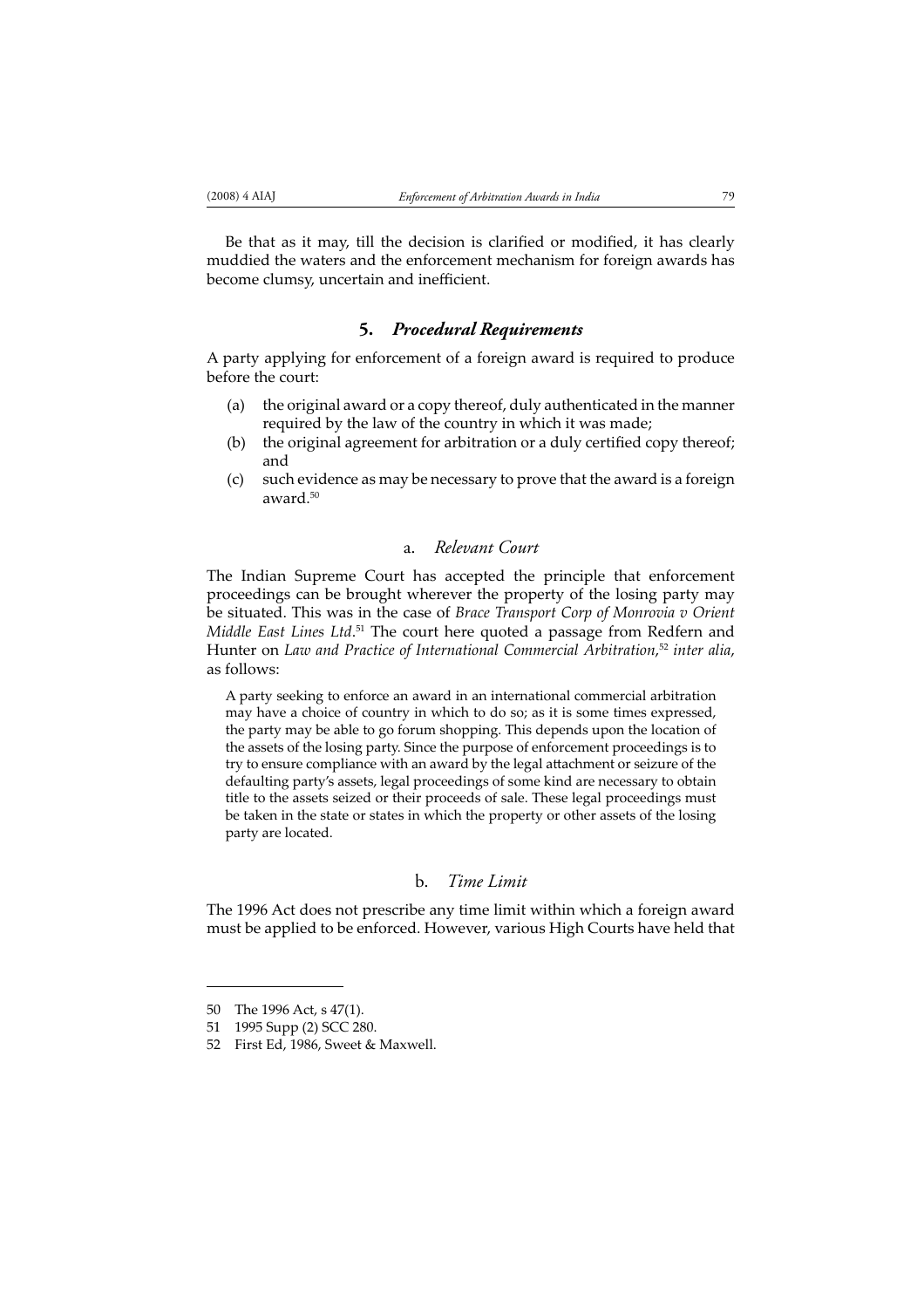the period of limitation would be governed by the residual provision under the Limitation Act 1963 (No 36 of 1963), *ie* the period would be three years from the date when the right to apply for enforcement accrues. The High Court of Bombay has held that the right to apply would accrue when the award is received by the applicant.<sup>53</sup>

### **6.** *Post-enforcement Formalities*

The Supreme Court has held that once the court determines that a foreign award is enforceable it can straightaway be executed as a decree. In other words, no other application is required to convert the judgment into a decree. This was so held in the case of *Fuerst Day Lawson Ltd v Jindal Exports Ltd*, 54 where the court stated:

Once the court decides that foreign award is enforceable, it can proceed to take further effective steps for execution of the same. There arises no question of making foreign award as a rule of court / decree again. If the object and purpose can be served in the same proceedings, in our view, there is no need to take two separate proceedings resulting in multiplicity of litigation. It is also clear from objectives contained in para 4 of the Statement of Objects and Reasons, ss 47 to 49 and Scheme of the Act that every final arbitral awards is to be enforced as if it were a decree of the court … In our opinion, for enforcement of foreign award there is no need to take separate proceedings, one for deciding the enforceability of the award to make rule of the court or decree and the other to take up execution thereafter. In one proceeding, as already stated above, the court enforcing a foreign award can deal with the entire matter.

One interesting feature of enforcement of a foreign award is that there is no statutory appeal provided against any decision of the court rejecting objections to the award. An appeal shall lie only if the court holds the award to be nonenforceable. Hence a decision upholding the award cannot be appealed against. However, a discretionary appeal would lie to the Supreme Court of India under Art 136 of the Constitution of India. Such appeals are entertained only if the court feels that they raise a question of fundamental importance or public interest.

### G. ENFORCEMENT STATISTICS OF FOREIGN AWARDS

Lastly, one may examine the enforcement statistics (including grounds for challenge) in relation to foreign awards. Here one would notice that the

<sup>53 2007 (1)</sup> RAJ 339 (Bom), AIR 1986 Gujarat 62.

<sup>54 2001 (6)</sup> SCC 356.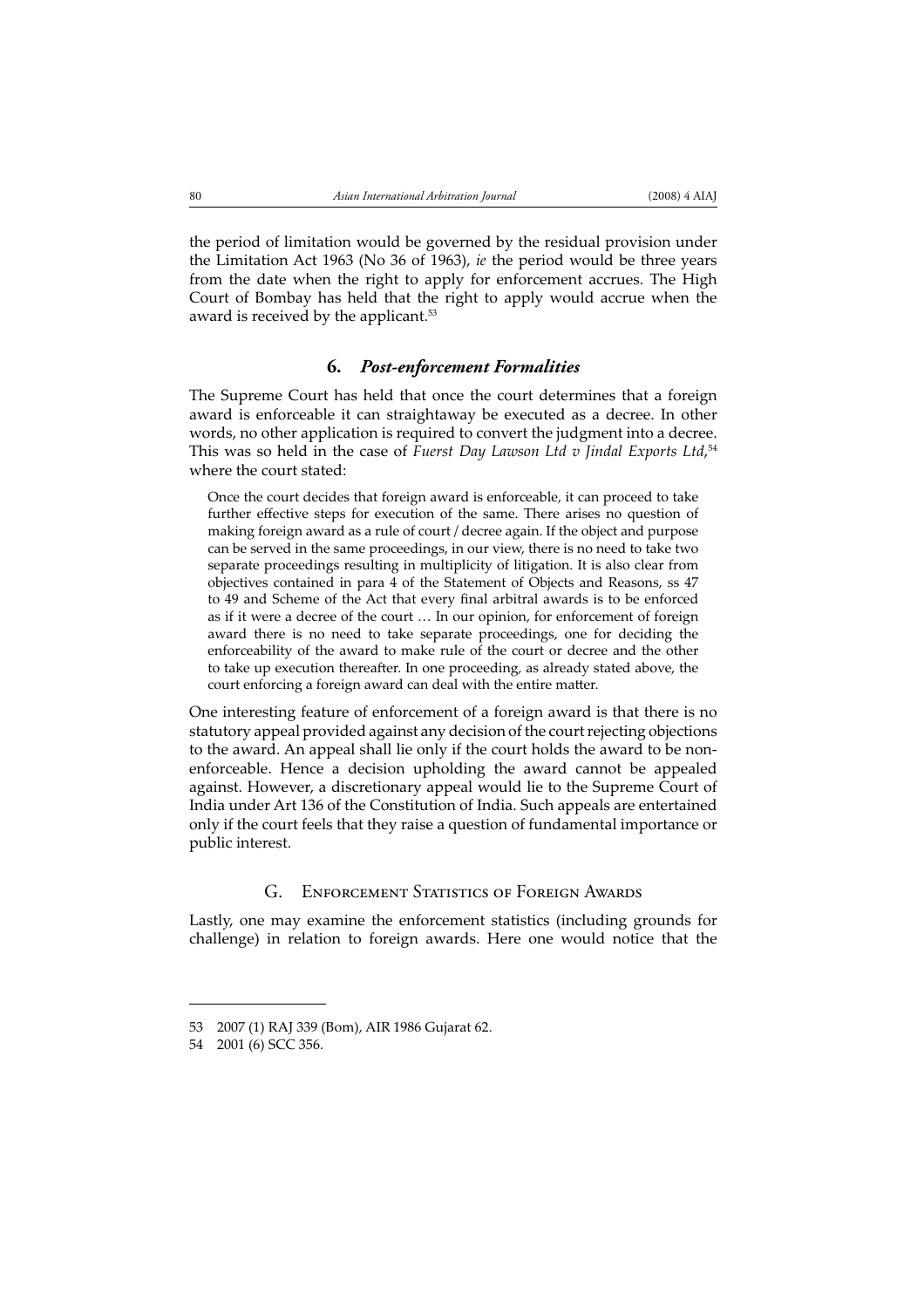courts have distinctly leaned in favour of enforcement and save for a lone case, foreign awards have invariably been upheld and enforced. The statistics (on the basis of reported cases) are as follows:

| SI No | Grounds                                                                 | Total No of<br>Challenges | Allowed | Rejected       | Modified |
|-------|-------------------------------------------------------------------------|---------------------------|---------|----------------|----------|
| 1     | <b>Jurisdiction</b>                                                     | 5<br>29.41%               |         | 5              |          |
| 2     | Public policy                                                           | 3<br>17.64%               |         | $\overline{2}$ |          |
| 3     | Technical grounds<br>(petition to be made under<br>s 48 not under s 34) | 3<br>17.64%               |         | 3              |          |
| 4     | Requirement of separate<br>execution proceedings                        | $\mathcal{P}$             |         | $\mathcal{P}$  |          |
| 5     | No grounds or reasons in<br>award                                       |                           |         | 1              |          |
| 6     | Petition filed for winding up<br>on the basis of foreign award          |                           |         | 1              |          |
| 7     | No arbitration agreement                                                |                           | 1       |                |          |
| 8     | 1996 Act does not apply                                                 |                           |         |                |          |

*High Court and Supreme Court (1996 to September 2007) (Foreign Awards)*

The breakdown of challenges Institution-wise is as follows:

| SI No          | <i>Institutions</i>                                 | Total No of<br>Challenges | Allowed | Rejected       | Modified |
|----------------|-----------------------------------------------------|---------------------------|---------|----------------|----------|
| 1              | Ad hoc                                              | 10                        |         | 10             |          |
| $\overline{2}$ | ICC                                                 | $\overline{2}$            |         |                |          |
| 3              | <b>LCIA</b>                                         | $\overline{2}$            |         | $\overline{2}$ |          |
| 4              | IGPA (International General<br>Produce Association) |                           |         |                |          |
| 5              | <b>ICA</b>                                          | 1                         |         | 1              |          |
| 6              | Korean Commercial<br>Arbitration Board              | 1                         |         |                |          |
|                | <b>Total</b>                                        | 17                        | 5.88%   | 15<br>88.23%   | 5.88%    |

## H. CONCLUSION

Viewed in its totality, India does not come across as a jurisdiction which carries an anti-arbitration bias or more significantly which carries an anti